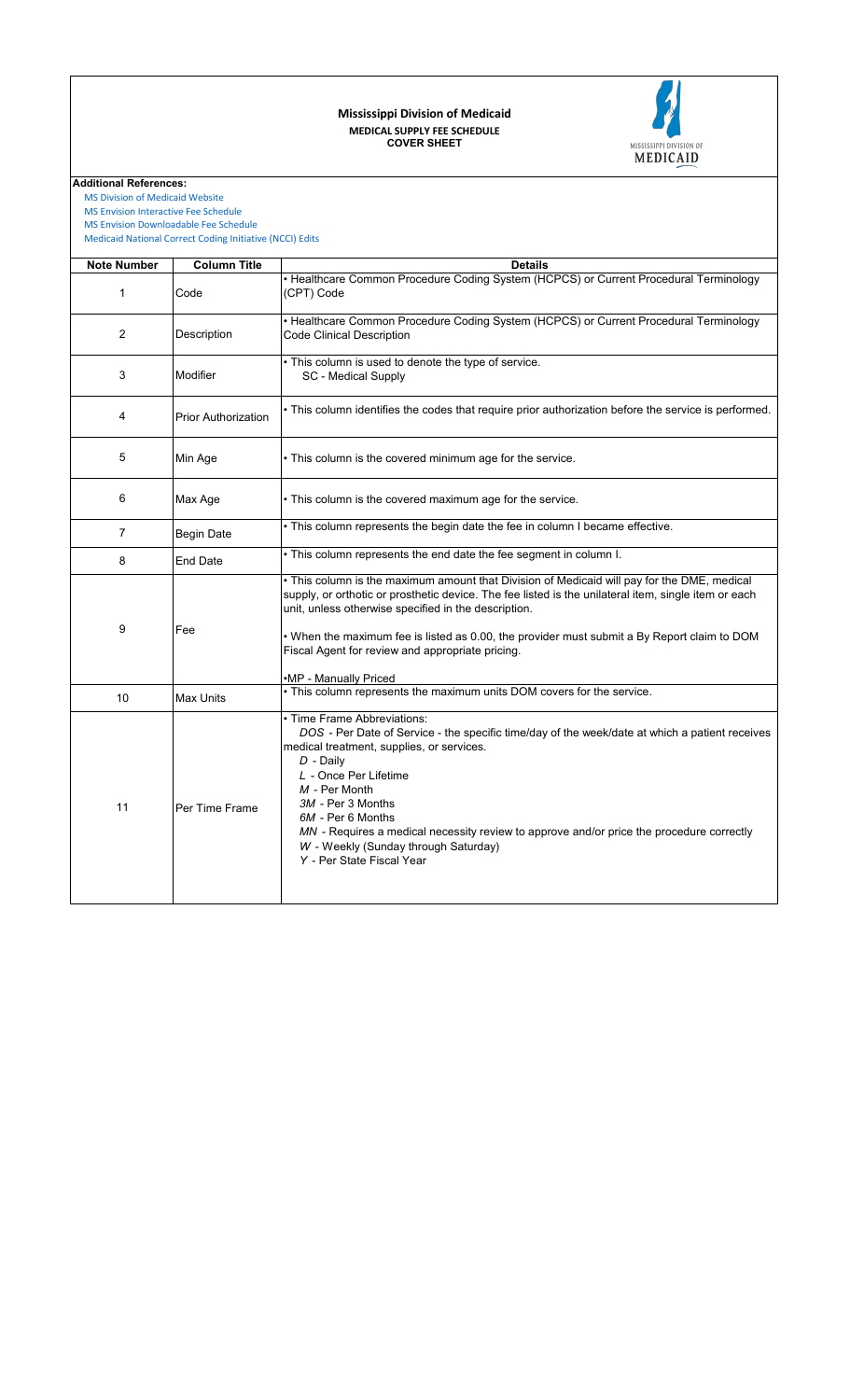**Mississippi Division of Medicaid MEDICAL SUPPLY FEE SCHEDULE EFFECTIVE: APRIL 1, 2022 PRINT DATE: June 7, 2022**



The fee schedules located on the Mississippi Medicaid website are prepared to assist Medicaid providers and are not intended to grant rights or impose obligations. Every effort is made to assure the accuracy of the information within the fee schedules as of the date they are printed. Medicaid makes no guarantee that this compilation of fee schedule information is error-free and will bear no responsibility or liability for the results or consequences of the use of these schedules. Fee schedules are posted for informational purposes only and do not guarantee reimbursement. Fees are subject to the rules and requirements of the Division of Medicaid, Federal and State law.

\*\*All services and maximums allowed quantities are subject to NCCI procedure-to-procedure or medically unlikely editing even if prior authorized.\*\*

The Current Procedural Terminology (CPT) and Current Dental Terminology (CDT) codes descriptors, and other data are copyright© 2021 American Medical Association and © 2021 American Dental Association (or such other date publication of CPT and CDT). All rights reserved. Applicable FARS/DFARS apply.

NOTE: DOM complies with C.F.R. § 440.230 Sufficiency of amount, duration, and scope. "....The agency may place appropriate limits on a service based on such criteria as medical necessity or on **utilization control procedures." and C.F.R. § 440.70 "...States are prohibited from having absolute exclusions of coverage on medical equipment, supplies, or appliances. States must have processes and criteria for requesting medical equipment that is made available to individuals to request items not on the State's list..."**

 **Additional services may be allowed beyond the limitations noted within this fee schedule with a review and approval from DOM Utilization Management and Quality Improvement Organization.** 

| Code  | <b>Description</b>            | <b>Modifier</b> | PA             | Min Age Max Age |     | <b>Begin Date</b> | <b>End Date</b> | Fee       | <b>Max Units</b> | Per<br><b>Time</b><br><b>Frame</b> |
|-------|-------------------------------|-----------------|----------------|-----------------|-----|-------------------|-----------------|-----------|------------------|------------------------------------|
| A4206 | 1 cc sterile syringe&needle   | SC              | N <sub>O</sub> | 0               | 999 | 01/01/2021        | 12/31/9999      | 0.19      | 120              | M                                  |
| A4208 | 3 cc sterile syringe&needle   | SC              | <b>NO</b>      | 0               | 999 | 10/01/2003        | 12/31/9999      | 0.14      | 120              | M                                  |
| A4209 | 5+ cc sterile syringe&needle  | SC              | <b>NO</b>      | 0               | 999 | 10/01/2003        | 12/31/9999      | 0.28      | 120              | M                                  |
| A4212 | Non coring needle or stylet   | SC              | <b>NO</b>      | 0               | 999 | 01/01/2021        | 12/31/9999      | MP        | 5                | M                                  |
| A4213 | 20+ cc syringe only           | SC              | <b>NO</b>      | 0               | 999 | 04/01/2020        | 12/31/9999      | 1.09      | 120              | M                                  |
| A4215 | Sterile needle                | SC              | <b>NO</b>      | $\mathbf 0$     | 999 | 04/01/2020        | 12/31/9999      | 0.37      | 120              | M                                  |
| A4216 | Sterile water/saline, 10 ml   | SC              | N <sub>O</sub> | 0               | 999 | 01/01/2021        | 12/31/9999      | 0.41      | 100              | M                                  |
| A4217 | Sterile water/saline, 500 ml  | SC              | <b>NO</b>      | 0               | 999 | 07/01/2020        | 12/31/9999      | 2.62      | 35               | M                                  |
| A4221 | Supp non-insulin inf cath/wk  | SC              | <b>NO</b>      | 0               | 999 | 11/09/2017        | 12/31/9999      | 20.33     | 5                | W                                  |
| A4222 | Infusion supplies with pump   | SC              | N <sub>O</sub> | 0               | 999 | 11/09/2017        | 12/31/9999      | 35.36     | 35               | M                                  |
| A4224 | Supply insulin inf cath/wk    | SC              | <b>NO</b>      | 0               | 999 | 01/01/2021        | 12/31/9999      | 18.76     | $\mathbf{1}$     | W                                  |
| A4225 | Sup/ext insulin inf pump syr  | SC              | N <sub>O</sub> | 0               | 999 | 07/01/2020        | 12/31/9999      | 2.34      | $\mathbf 1$      | W                                  |
| A4230 | Infus insulin pump non needl  | SC              | N <sub>O</sub> | 0               | 999 | 01/01/2021        | 12/31/9999      | 10.22     | 10               | M                                  |
| A4231 | Infusion insulin pump needle  | SC              | N <sub>O</sub> | $\overline{0}$  | 999 | 01/01/2021        | 12/31/9999      | 8.59      | 10               | M                                  |
| A4232 | Syringe w/needle insulin 3cc  | SC              | NO             | 0               | 999 | 01/01/2021        | 12/31/9999      | 2.12      | 10               | M                                  |
| A4233 | Alkalin batt for glucose mon  | SC              | <b>NO</b>      | 0               | 999 | 07/01/2020        | 12/31/9999      | 0.41      | $\overline{2}$   | Y                                  |
| A4234 | J-cell batt for glucose mon   | SC              | <b>NO</b>      | $\mathsf 0$     | 999 | 07/01/2020        | 12/31/9999      | 1.89      | $\overline{2}$   | Y                                  |
| A4235 | Lithium batt for glucose mon  | SC              | <b>NO</b>      | 0               | 999 | 07/01/2020        | 12/31/9999      | 0.80      | $\overline{2}$   | Y                                  |
| A4236 | Silvr oxide batt glucose mon  | SC              | <b>NO</b>      | $\pmb{0}$       | 999 | 07/01/2020        | 12/31/9999      | 0.93      | $\overline{2}$   | Y                                  |
| A4244 | Alcohol or peroxide per pint  | SC              | N <sub>O</sub> | 0               | 999 | 01/01/2021        | 12/31/9999      | 0.65      | 90               | M                                  |
| A4245 | Alcohol wipes per box         | SC              | N <sub>O</sub> | 0               | 999 | 01/01/2021        | 12/31/9999      | 2.00      | $\overline{2}$   | M                                  |
| A4246 | Betadine/phisohex solution    | SC              | N <sub>O</sub> | 0               | 999 | 01/01/2009        | 12/31/9999      | MP        | $\mathbf 1$      | M                                  |
| A4247 | Betadine/iodine swabs/wipes   | SC              | N <sub>O</sub> | 0               | 999 | 04/01/2020        | 12/31/9999      | 4.11      | 3                | M                                  |
| A4250 | Urine reagent strips/tablets  | SC              | <b>NO</b>      | 0               | 999 | 10/01/2003        | 12/31/9999      | 15.00     | $\mathbf{1}$     | M                                  |
| A4252 | Blood ketone test or strip    | SC              | N <sub>O</sub> | $\overline{0}$  | 999 | 01/01/2009        | 12/31/9999      | <b>MP</b> | 100              | $\overline{M}$                     |
| A4253 | Blood glucose/reagent strips  | SC              | <b>NO</b>      | 0               | 999 | 04/01/2020        | 12/31/9999      | 24.14     | $\overline{4}$   | M                                  |
| A4256 | Calibrator solution/chips     | SC              | <b>NO</b>      | 0               | 999 | 11/09/2017        | 12/31/9999      | 7.44      | $\mathbf{1}$     | M                                  |
| A4258 | Lancet device each            | SC              | <b>NO</b>      | 0               | 999 | 11/09/2017        | 12/31/9999      | 13.85     | $\mathbf{1}$     | Y                                  |
| A4259 | Lancets per box               | SC              | <b>NO</b>      | 0               | 999 | 11/09/2017        | 12/31/9999      | 8.17      | $\overline{2}$   | M                                  |
| A4265 | Paraffin                      | SC              | <b>NO</b>      | $\mathsf 0$     | 999 | 07/01/2020        | 12/31/9999      | 3.17      | 10               | Υ                                  |
| A4280 | Brst prsths adhsv attchmnt    | SC              | <b>NO</b>      | 0               | 20  | 07/01/2020        | 12/31/9999      | 4.97      | $\overline{2}$   | W                                  |
| A4281 | Replacement breastpump tube   | SC              | <b>NO</b>      | 0               | 999 | 01/01/2009        | 12/31/9999      | <b>MP</b> | $\mathbf{1}$     | Y                                  |
| A4282 | Replacement breastpump adpt   | SC              | N <sub>O</sub> | 0               | 999 | 01/01/2009        | 12/31/9999      | MP        | $\mathbf 1$      | Υ                                  |
| A4283 | Replacement breastpump cap    | SC              | N <sub>O</sub> | 0               | 999 | 01/01/2009        | 12/31/9999      | MP        | $\mathbf 1$      | Ϋ                                  |
| A4284 | Replcmnt breast pump shield   | SC              | N <sub>O</sub> | 0               | 999 | 01/01/2009        | 12/31/9999      | MP        | $\mathbf 1$      | Υ                                  |
| A4285 | Replcmnt breast pump bottle   | SC              | N <sub>O</sub> | 0               | 999 | 01/01/2009        | 12/31/9999      | MP        | $\mathbf 1$      | Υ                                  |
| A4286 | Replcmnt breastpump lok ring  | SC              | <b>NO</b>      | 0               | 999 | 01/01/2009        | 12/31/9999      | MP        | $\mathbf 1$      | Υ                                  |
| A4305 | Drug delivery system >=50 ml  | SC              | <b>NO</b>      | $\overline{0}$  | 999 | 04/01/2020        | 12/31/9999      | 11.16     | 120              | M                                  |
| A4306 | Drug delivery system <= 50 ml | SC              | <b>NO</b>      | 0               | 999 | 01/01/2009        | 12/31/9999      | MP        | 35               | M                                  |
| A4310 | Insert tray w/o bag/cath      | SC              | <b>NO</b>      | 0               | 999 | 01/01/2021        | 12/31/9999      | 6.10      | $\mathbf{1}$     | M                                  |
| A4311 | Catheter w/o bag 2-way latex  | SC              | <b>NO</b>      | $\mathbf 0$     | 999 | 01/01/2021        | 12/31/9999      | 13.77     | $\mathbf{1}$     | M                                  |
| A4312 | Cath w/o bag 2-way silicone   | SC              | <b>NO</b>      | 0               | 999 | 01/01/2021        | 12/31/9999      | 16.77     | $\mathbf{1}$     | M                                  |
| A4313 | Catheter w/bag 3-way          | SC              | N <sub>O</sub> | $\mathsf 0$     | 999 | 01/01/2021        | 12/31/9999      | 17.22     | $\mathbf{1}$     | M                                  |
| A4314 | Cath w/drainage 2-way latex   | SC              | <b>NO</b>      | 0               | 999 | 01/01/2021        | 12/31/9999      | 19.97     | $\mathbf{1}$     | M                                  |
| A4315 | Cath w/drainage 2-way silcne  | SC              | <b>NO</b>      | $\mathbf 0$     | 999 | 01/01/2021        | 12/31/9999      | 24.51     | $\mathbf 1$      | M                                  |
| A4316 | Cath w/drainage 3-way         | SC              | N <sub>O</sub> | 0               | 999 | 01/01/2021        | 12/31/9999      | 26.39     | $\mathbf{1}$     | M                                  |
| A4320 | Irrigation tray               | SC              | N <sub>O</sub> | 0               | 999 | 07/01/2020        | 12/31/9999      | 4.22      | $\mathbf 1$      | M                                  |
| A4322 | Irrigation syringe            | SC              | <b>NO</b>      | 0               | 999 | 01/01/2021        | 12/31/9999      | 2.82      | $\overline{2}$   | M                                  |
| A4326 | Male external catheter        | SC              | NO             | 0               | 999 | 01/01/2021        | 12/31/9999      | 10.02     | 3                | M                                  |
| A4327 | Fem urinary collect dev cup   | SC              | <b>NO</b>      | 0               | 999 | 01/01/2021        | 12/31/9999      | 41.46     | $\overline{4}$   | M                                  |
| A4328 | Fem urinary collect pouch     | SC              | N <sub>O</sub> | 0               | 999 | 01/01/2021        | 12/31/9999      | 9.70      | 9                | M                                  |
| A4331 | Extension drainage tubing     | SC              | NO             | 0               | 999 | 01/01/2021        | 12/31/9999      | 2.95      | $\mathbf{1}$     | M                                  |
| A4332 | Lube sterile packet           | SC              | N <sub>O</sub> | 0               | 999 | 07/01/2020        | 12/31/9999      | 0.10      | 200              | M                                  |
| A4333 | Urinary cath anchor device    | SC              | <b>NO</b>      | $\Omega$        | 999 | 07/01/2020        | 12/31/9999      | 2.06      | 35               | M                                  |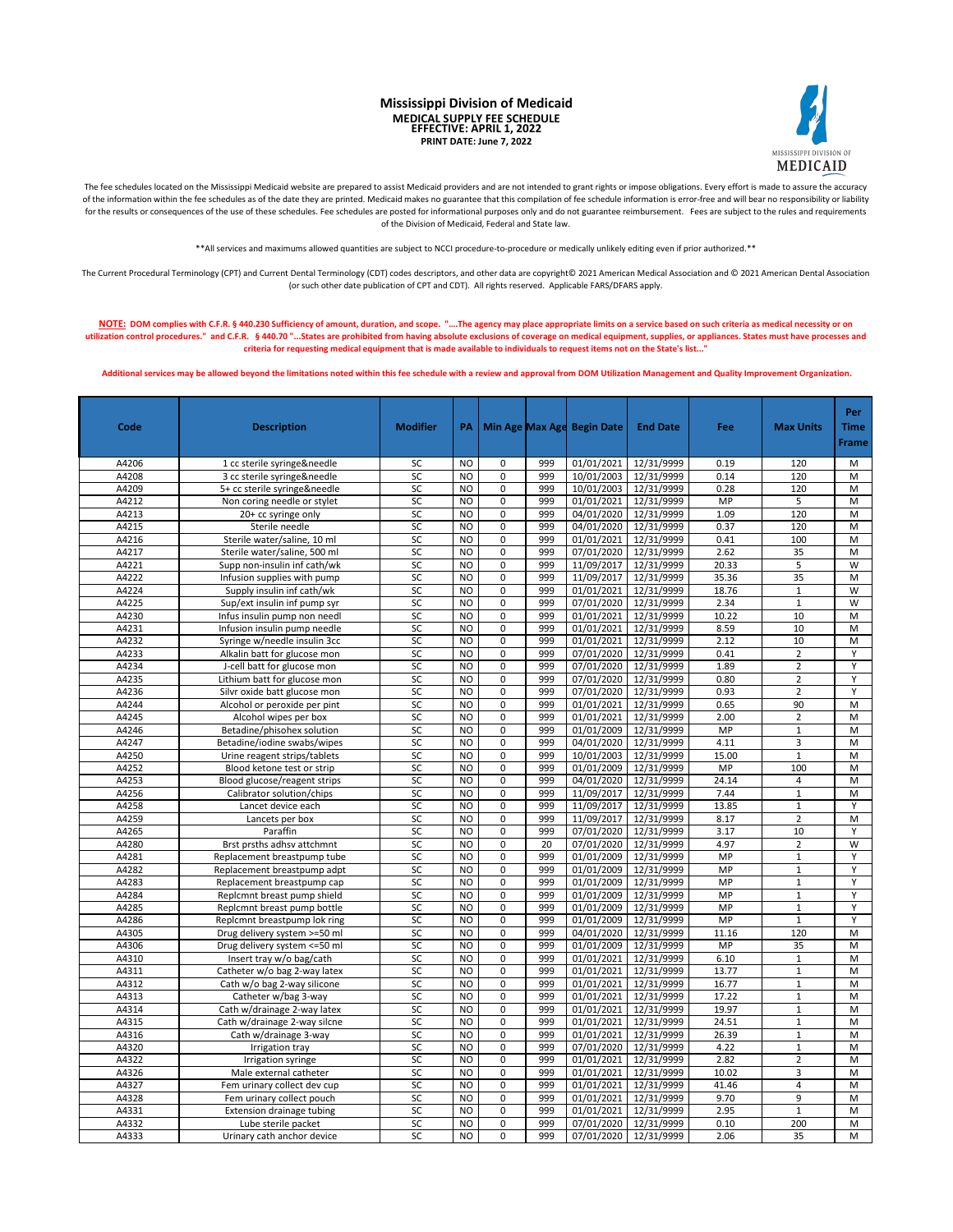| A4334 | Urinary cath leg strap           | SC | <b>NO</b>      | 0              | 999 | 01/01/2021              | 12/31/9999            | 4.58  | 5              | М          |
|-------|----------------------------------|----|----------------|----------------|-----|-------------------------|-----------------------|-------|----------------|------------|
| A4335 | Incontinence supply              | SC | N <sub>O</sub> | 0              | 999 | 01/01/2009              | 12/31/9999            | MP    | 999            | MN         |
| A4336 | Urethral insert                  | SC | NO             | 0              | 999 | 01/01/2021              | 12/31/9999            | 1.34  | $\overline{2}$ | М          |
|       |                                  |    |                |                |     |                         |                       |       |                |            |
| A4338 | Indwelling catheter latex        | SC | NO.            | 0              | 999 | 07/01/2020              | 12/31/9999            | 11.40 | $\overline{2}$ | M          |
| A4340 | Indwelling catheter special      | SC | N <sub>O</sub> | 0              | 999 | 07/01/2020 12/31/9999   |                       | 25.09 | $\overline{2}$ | M          |
| A4344 | Cath indw foley 2 way silicn     | SC | N <sub>O</sub> | 0              | 999 | 07/01/2020              | 12/31/9999            | 13.61 | $\overline{2}$ | M          |
|       |                                  |    |                |                |     |                         |                       |       |                |            |
| A4346 | Cath indw foley 3 way            | SC | NO             | 0              | 999 | 07/01/2020 12/31/9999   |                       | 16.13 | $\overline{2}$ | M          |
| A4349 | Disposable male external cat     | SC | <b>NO</b>      | 0              | 999 | 01/01/2021              | 12/31/9999            | 1.87  | 30             | M          |
|       |                                  |    |                | $\overline{0}$ |     |                         |                       |       |                |            |
| A4351 | Straight tip urine catheter      | SC | NO             |                | 999 | 07/01/2020 12/31/9999   |                       | 1.56  | 200            | M          |
| A4352 | Coude tip urinary catheter       | SC | N <sub>O</sub> | 0              | 999 | 07/01/2020              | 12/31/9999            | 5.98  | 200            | M          |
| A4353 | Intermittent urinary cath        | SC | NO.            | 0              | 999 | 07/01/2020 12/31/9999   |                       | 6.50  | 200            | M          |
|       |                                  |    |                |                |     |                         |                       |       |                |            |
| A4354 | Cath insertion tray w/bag        | SC | N <sub>O</sub> | 0              | 999 | 07/01/2020              | 12/31/9999            | 10.97 | $\overline{2}$ | M          |
| A4355 | <b>Bladder irrigation tubing</b> | SC | N <sub>O</sub> | 0              | 999 | 07/01/2020              | 12/31/9999            | 8.29  | $\overline{2}$ | M          |
| A4357 | Bedside drainage bag             | SC | NO             | 0              | 999 | 07/01/2020              | 12/31/9999            | 7.67  | $\overline{2}$ | M          |
|       |                                  |    |                |                |     |                         |                       |       |                |            |
| A4358 | Urinary leg or abdomen bag       | SC | NO             | 0              | 999 | 07/01/2020              | 12/31/9999            | 5.50  | $\overline{2}$ | M          |
| A4361 | Ostomy face plate                | SC | N <sub>O</sub> | 0              | 999 | 07/01/2020 12/31/9999   |                       | 17.07 | $1\,$          | W          |
|       |                                  | SC | N <sub>O</sub> | 0              |     |                         |                       | 2.74  | $\overline{2}$ | W          |
| A4362 | Solid skin barrier               |    |                |                | 999 | 01/01/2021              | 12/31/9999            |       |                |            |
| A4363 | Ostomy clamp, replacement        | SC | NO             | 0              | 999 | 07/01/2020              | 12/31/9999            | 1.87  | $\overline{2}$ | W          |
| A4364 | Adhesive, liquid or equal        | SC | N <sub>O</sub> | 0              | 999 | 01/01/2021              | 12/31/9999            | 2.74  | $\overline{2}$ | W          |
|       |                                  |    |                |                |     |                         |                       |       |                |            |
| A4366 | Ostomy vent                      | SC | N <sub>O</sub> | $\mathsf 0$    | 999 | 01/01/2021              | 12/31/9999            | 1.20  | $\overline{2}$ | W          |
| A4367 | Ostomy belt                      | SC | N <sub>O</sub> | 0              | 999 | 01/01/2021              | 12/31/9999            | 5.82  | $\mathbf{1}$   | Y          |
| A4368 | Ostomy filter                    | SC | NO             | 0              | 999 | 07/01/2020              | 12/31/9999            | 0.23  | 35             | M          |
|       |                                  |    |                |                |     |                         |                       |       |                |            |
| A4369 | Skin barrier liquid per oz       | SC | N <sub>O</sub> | 0              | 999 | 01/01/2021              | 12/31/9999            | 2.26  | $\overline{2}$ | W          |
| A4371 | Skin barrier powder per oz       | SC | N <sub>O</sub> | 0              | 999 | 01/01/2021              | 12/31/9999            | 3.38  | $\overline{2}$ | W          |
| A4372 |                                  | SC | NO             | 0              | 999 | 01/01/2021              |                       | 3.90  | $\overline{2}$ | W          |
|       | Skin barrier solid 4x4 equiv     |    |                |                |     |                         | 12/31/9999            |       |                |            |
| A4373 | Skin barrier with flange         | SC | NO             | 0              | 999 | 01/01/2021              | 12/31/9999            | 5.82  | $\overline{2}$ | W          |
| A4375 | Drainable plastic pch w fcpl     | SC | NO             | 0              | 999 | 01/01/2021              | 12/31/9999            | 15.96 | $\overline{2}$ | W          |
|       |                                  |    |                |                |     |                         |                       |       |                |            |
| A4376 | Drainable rubber pch w fcplt     | SC | NO             | 0              | 999 | 01/01/2021              | 12/31/9999            | 44.22 | $\overline{2}$ | W          |
| A4377 | Drainable plstic pch w/o fp      | SC | NO             | 0              | 999 | 01/01/2021              | 12/31/9999            | 3.98  | $\overline{2}$ | W          |
| A4378 | Drainable rubber pch w/o fp      | SC | N <sub>O</sub> | 0              | 999 | $\overline{01}/01/2021$ | 12/31/9999            | 28.58 | $\overline{2}$ | W          |
|       |                                  |    |                |                |     |                         |                       |       |                |            |
| A4379 | Urinary plastic pouch w fcpl     | SC | NO             | 0              | 999 | 01/01/2021              | 12/31/9999            | 13.96 | $\overline{2}$ | W          |
| A4380 | Urinary rubber pouch w fcplt     | SC | NO             | 0              | 999 | 01/01/2021              | 12/31/9999            | 34.70 | $\overline{2}$ | W          |
| A4381 | Urinary plastic pouch w/o fp     | SC | <b>NO</b>      | 0              | 999 | 01/01/2021              | 12/31/9999            | 4.30  | $\overline{2}$ | W          |
|       |                                  |    |                |                |     |                         |                       |       |                |            |
| A4382 | Urinary hvy plstc pch w/o fp     | SC | N <sub>O</sub> | $\pmb{0}$      | 999 | 01/01/2021              | 12/31/9999            | 22.88 | $\overline{2}$ | W          |
| A4383 | Urinary rubber pouch w/o fp      | SC | N <sub>O</sub> | 0              | 999 | 01/01/2021              | 12/31/9999            | 26.20 | $\overline{2}$ | W          |
|       |                                  | SC | NO.            | 0              | 999 |                         |                       |       | $\overline{2}$ | W          |
| A4384 | Ostomy faceplt/silicone ring     |    |                |                |     | 07/01/2020              | 12/31/9999            | 8.94  |                |            |
| A4385 | Ost skn barrier sld ext wear     | SC | N <sub>O</sub> | 0              | 999 | 01/01/2021              | 12/31/9999            | 4.74  | $\overline{2}$ | W          |
| A4387 | Ost clsd pouch w att st barr     | SC | N <sub>O</sub> | 0              | 999 | 07/01/2020              | 12/31/9999            | 2.09  | $\mathbf{1}$   | <b>DOS</b> |
|       |                                  |    |                |                |     |                         |                       |       |                |            |
| A4388 | Drainable pch w ex wear barr     | SC | N <sub>O</sub> | 0              | 999 | 01/01/2021              | 12/31/9999            | 4.06  | $\overline{2}$ | W          |
| A4389 | Drainable pch w st wear barr     | SC | NO             | 0              | 999 | 01/01/2021              | 12/31/9999            | 5.78  | $\overline{2}$ | W          |
| A4390 | Drainable pch ex wear convex     | SC | N <sub>O</sub> | 0              | 999 | 01/01/2021              | 12/31/9999            | 8.93  | $\overline{2}$ | W          |
|       |                                  |    |                |                |     |                         |                       |       |                |            |
| A4391 | Urinary pouch w ex wear barr     | SC | N <sub>O</sub> | 0              | 999 | 01/01/2021              | 12/31/9999            | 6.57  | $\overline{2}$ | W          |
| A4392 | Urinary pouch w st wear barr     | SC | N <sub>O</sub> | 0              | 999 | 01/01/2021              | 12/31/9999            | 7.59  | $\overline{2}$ | W          |
| A4393 | Urine pch w ex wear bar conv     | SC | NO             | 0              | 999 | 01/01/2021              | 12/31/9999            | 8.40  | $\overline{2}$ | W          |
|       |                                  |    |                |                |     |                         |                       |       |                |            |
| A4394 | Ostomy pouch liq deodorant       | SC | N <sub>O</sub> | $\mathsf 0$    | 999 | 07/01/2020              | 12/31/9999            | 2.41  | 8              | M          |
| A4395 | Ostomy pouch solid deodorant     | SC | N <sub>O</sub> | 0              | 999 | 07/01/2020              | 12/31/9999            | 0.04  | $\mathbf{1}$   | DOS        |
|       |                                  | SC | NO.            | 0              | 999 |                         |                       |       | $1\,$          | Y          |
| A4396 | Peristomal hernia supprt blt     |    |                |                |     | 01/01/2021              | 12/31/9999            | 37.62 |                |            |
| A4398 | Ostomy irrigation bag            | SC | N <sub>O</sub> | 0              | 999 | 01/01/2021              | 12/31/9999            | 12.85 | 35             | M          |
| A4399 | Ostomy irrig cone/cath w brs     | SC | N <sub>O</sub> | 0              | 999 | 01/01/2021              | 12/31/9999            | 10.02 | $\mathbf 1$    | М          |
|       |                                  |    |                |                |     | 07/01/2020              |                       |       |                |            |
| A4400 | Ostomy irrigation set            | SC | NO             | 0              | 999 |                         | 12/31/9999            | 38.61 | $\mathbf 1$    | <b>DOS</b> |
| A4402 | Lubricant per ounce              | SC | NO             | 0              | 999 | 07/01/2020              | 12/31/9999            | 1.26  | 5              | M          |
| A4404 | Ostomy ring each                 | SC | N <sub>O</sub> | 0              | 999 | 07/01/2020 12/31/9999   |                       | 1.36  | 30             | M          |
|       |                                  |    |                |                |     |                         |                       |       |                |            |
| A4405 | Nonpectin based ostomy paste     | SC | N <sub>O</sub> | 0              | 999 | 07/01/2020              | 12/31/9999            | 3.18  | 10             | M          |
| A4406 | Pectin based ostomy paste        | SC | NO.            | 0              | 999 | 01/01/2021              | 12/31/9999            | 5.32  | $\overline{2}$ | W          |
| A4407 | Ext wear ost skn barr <=4sq"     | SC | NO             | $\Omega$       | 999 | 01/01/2021 12/31/9999   |                       | 8.14  | 10             | M          |
|       |                                  |    |                |                |     |                         |                       |       |                |            |
| A4408 | Ext wear ost skn barr >4sq"      | SC | <b>NO</b>      | 0              | 999 | 01/01/2021              | 12/31/9999            | 9.18  | 10             | М          |
| A4409 | Ost skn barr convex <= 4 sq i    | SC | <b>NO</b>      | 0              | 999 | 01/01/2021              | 12/31/9999            | 5.78  | 10             | М          |
| A4410 | Ost skn barr extnd >4 sq         | SC | NO             | 0              | 999 | 01/01/2021              | 12/31/9999            | 8.40  | 10             | М          |
|       |                                  |    |                |                |     |                         |                       |       |                |            |
| A4411 | Ost skn barr extnd =4sq          | SC | N <sub>O</sub> | $\mathsf 0$    | 999 | 01/01/2021              | 12/31/9999            | 4.74  | 10             | M          |
| A4412 | Ost pouch drain high output      | SC | N <sub>O</sub> | 0              | 999 | 01/01/2021              | 12/31/9999            | 2.51  | 10             | M          |
| A4413 | 2 pc drainable ost pouch         | SC | NO             | 0              | 999 | 01/01/2021              | 12/31/9999            | 5.12  | 10             | M          |
|       |                                  |    |                |                |     |                         |                       |       |                |            |
| A4414 | Ost sknbar w/o conv<=4 sq in     | SC | <b>NO</b>      | 0              | 999 | 01/01/2021              | 12/31/9999            | 4.58  | 20             | М          |
| A4415 | Ost skn barr w/o conv >4 sqi     | SC | <b>NO</b>      | 0              | 999 | 01/01/2021              | 12/31/9999            | 5.57  | 20             | M          |
| A4416 | Ost pch clsd w barrier/filtr     | SC | NO             | 0              | 999 | 01/01/2021              | 12/31/9999            | 2.56  | 20             |            |
|       |                                  |    |                |                |     |                         |                       |       |                | М          |
| A4417 | Ost pch w bar/bltinconv/fltr     | SC | NO             | 0              | 999 | 07/01/2020 12/31/9999   |                       | 3.46  | 35             | М          |
| A4418 | Ost pch clsd w/o bar w filtr     | SC | <b>NO</b>      | 0              | 999 | 07/01/2020 12/31/9999   |                       | 1.69  | 35             | M          |
|       |                                  |    |                |                |     |                         |                       |       |                |            |
| A4419 | Ost pch for bar w flange/flt     | SC | N <sub>O</sub> | 0              | 999 | 07/01/2020 12/31/9999   |                       | 1.61  | 35             | M          |
| A4420 | Ost pch clsd for bar w lk fl     | SC | NO             | 0              | 999 | 01/01/2009 12/31/9999   |                       | MP    | 35             | M          |
| A4421 | Ostomy supply misc               | SC | NO             | 0              | 999 | $\overline{01}/01/2021$ | 12/31/9999            | MP    | 35             | M          |
|       |                                  |    |                |                |     |                         |                       |       |                |            |
| A4422 | Ost pouch absorbent material     | SC | NO             | 0              | 999 |                         | 07/01/2020 12/31/9999 | 0.10  | 60             | M          |
| A4423 | Ost pch for bar w lk fl/fltr     | SC | NO             | 0              | 999 | 07/01/2020 12/31/9999   |                       | 1.73  | 35             | М          |
| A4424 | Ost pch drain w bar & filter     | SC | NO             | 0              | 999 |                         | 01/01/2021 12/31/9999 | 4.42  | 10             | M          |
|       |                                  |    |                |                |     |                         |                       |       |                |            |
| A4425 | Ost pch drain for barrier fl     | SC | <b>NO</b>      | 0              | 999 | 01/01/2021              | 12/31/9999            | 3.33  | 10             | M          |
| A4426 | Ost pch drain 2 piece system     | SC | <b>NO</b>      | 0              | 999 | 01/01/2021              | 12/31/9999            | 2.54  | 10             | M          |
|       |                                  |    |                |                |     |                         |                       |       |                |            |
| A4427 | Ost pch drain/barr lk flng/f     | SC | NO             | 0              | 999 | 01/01/2021              | 12/31/9999            | 2.58  | 10             | M          |
| A4428 | Urine ost pouch w faucet/tap     | SC | N <sub>O</sub> | 0              | 999 | 01/01/2021              | 12/31/9999            | 6.06  | 10             | M          |
| A4429 | Urine ost pouch w bltinconv      | SC | N <sub>O</sub> | 0              | 999 | 01/01/2021              | 12/31/9999            | 7.66  | 20             | M          |
|       |                                  |    |                |                |     |                         |                       |       |                |            |
| A4430 | Ost urine pch w b/bltin conv     | SC | N <sub>O</sub> | 0              | 999 | 01/01/2021              | 12/31/9999            | 7.91  | 10             | M          |
| A4431 | Ost pch urine w barrier/tapv     | SC | NO             | 0              | 999 | 01/01/2021              | 12/31/9999            | 5.78  | 20             | M          |
| A4432 | Os pch urine w bar/fange/tap     | SC | <b>NO</b>      | 0              | 999 | 01/01/2021              | 12/31/9999            | 3.34  | 20             | M          |
|       |                                  |    |                |                |     |                         |                       |       |                |            |
| A4433 | Urine ost pch bar w lock fln     | SC | NO             | $\mathsf 0$    | 999 | 01/01/2021              | 12/31/9999            | 3.11  | 20             | M          |
| A4434 | Ost pch urine w lock flng/ft     | SC | NO             | 0              | 999 | 01/01/2021              | 12/31/9999            | 3.50  | 20             | М          |
|       |                                  |    |                |                |     |                         |                       |       |                |            |
| A4435 | 1pc ost pch drain hgh output     | SC | <b>NO</b>      | 0              | 999 | 01/01/2021 12/31/9999   |                       | 5.36  | 10             | M          |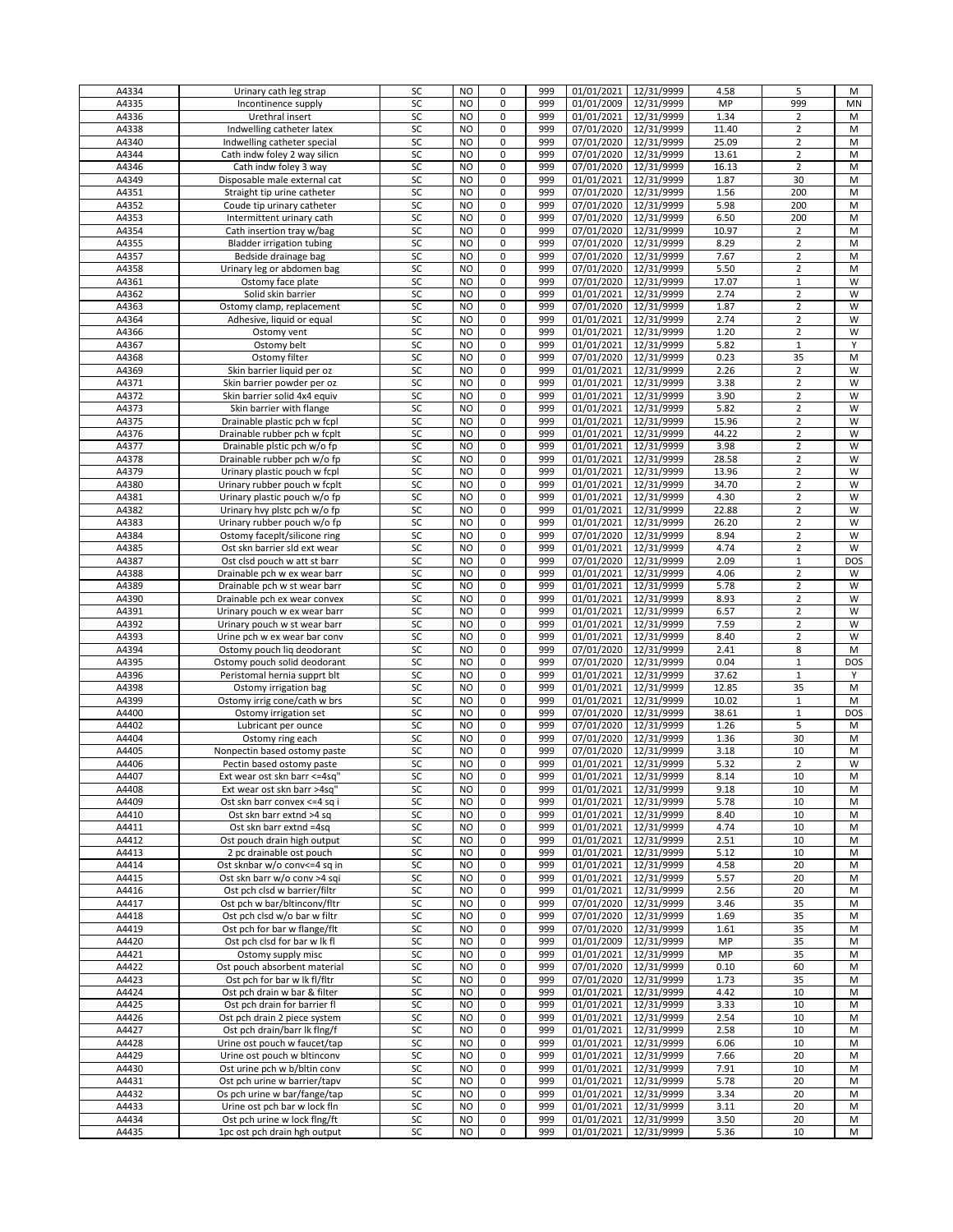|       |                               |    |                |                |     |            | 12/31/9999 |        |                |            |
|-------|-------------------------------|----|----------------|----------------|-----|------------|------------|--------|----------------|------------|
| A4436 | Irr supply sleev reus per mo  | SC | <b>NO</b>      | 0              | 999 | 01/01/2022 |            | 17.10  | $\mathbf{1}$   | М          |
| A4437 | Irr supply sleev disp per mo  | SC | <b>NO</b>      | 0              | 999 | 01/01/2022 | 12/31/9999 | 17.10  | 30             | M          |
| A4450 | Non-waterproof tape           | SC | <b>NO</b>      | 0              | 999 | 07/01/2020 | 12/31/9999 | 0.10   | 100            | M          |
| A4452 | Waterproof tape               | SC | NO             | 0              | 999 | 07/01/2020 | 12/31/9999 | 0.36   | 100            | M          |
|       |                               |    |                |                |     |            |            |        |                |            |
| A4456 | Adhesive remover, wipes       | SC | <b>NO</b>      | 0              | 999 | 07/01/2020 | 12/31/9999 | 0.22   | 100            | M          |
| A4458 | Reusable enema bag            | SC | <b>NO</b>      | 0              | 999 | 01/01/2009 | 12/31/9999 | MP     | $\mathbf{1}$   | <b>DOS</b> |
| A4461 | Surgicl dress hold non-reuse  | SC | <b>NO</b>      | 0              | 20  | 07/01/2020 | 12/31/9999 | 3.06   | $\mathbf{1}$   | <b>DOS</b> |
|       |                               |    |                |                |     |            |            |        |                |            |
| A4463 | Surgical dress holder reuse   | SC | N <sub>O</sub> | 0              | 20  | 01/01/2021 | 12/31/9999 | 12.37  | $\mathbf 1$    | M          |
| A4467 | Belt strap sleev grmnt cover  | SC | <b>NO</b>      | 0              | 999 | 01/01/2021 | 12/31/9999 | MP     | $\overline{2}$ | M          |
| A4481 | Tracheostoma filter           | SC | <b>NO</b>      | 0              | 999 | 07/01/2020 | 12/31/9999 | 0.34   | 35             | M          |
|       |                               |    |                |                |     |            |            |        |                |            |
| A4483 | Moisture exchanger            | SC | N <sub>O</sub> | 0              | 999 | 04/01/2020 | 12/31/9999 | 3.76   | 35             | M          |
| A4554 | Disposable underpads          | SC | <b>NO</b>      | 3              | 999 | 10/01/2021 | 12/31/9999 | 0.32   | 186            | M          |
|       |                               |    |                |                |     |            |            |        |                |            |
| A4556 | Electrodes, pair              | SC | <b>NO</b>      | $\pmb{0}$      | 999 | 01/01/2021 | 12/31/9999 | 9.59   | $\overline{2}$ | Y          |
| A4557 | Lead wires, pair              | SC | <b>NO</b>      | 0              | 999 | 07/01/2020 | 12/31/9999 | 12.80  | $\overline{2}$ | Y          |
| A4565 | Slings                        | SC | NO             | 0              | 999 | 07/01/2020 | 12/31/9999 | 7.15   | $\overline{2}$ | Υ          |
|       |                               |    |                |                |     |            |            |        |                |            |
| A4566 | Should sling/vest/abrestrain  | SC | <b>NO</b>      | 0              | 20  | 01/01/2021 | 12/31/9999 | MP     | $\overline{2}$ | Y          |
| A4570 | Splint                        | SC | <b>NO</b>      | 0              | 20  | 01/01/2009 | 12/31/9999 | MP     | $\mathbf{1}$   | M          |
| A4595 | Tens suppl 2 lead per month   | SC | NO.            | 0              | 20  | 07/01/2020 | 12/31/9999 | 17.84  | $\overline{2}$ | M          |
|       |                               |    |                |                |     |            |            |        |                |            |
| A4601 | Lith ion non prosth recharge  | SC | <b>NO</b>      | 0              | 999 | 01/01/2021 | 12/31/9999 | MP     | $\mathbf 1$    | Υ          |
| A4605 | Trach suction cath close sys  | SC | <b>NO</b>      | 0              | 999 | 01/01/2021 | 12/31/9999 | 15.24  | 30             | M          |
| A4606 | Oxygen probe used w oximeter  | SC | <b>NO</b>      | 0              | 20  | 04/01/2020 | 12/31/9999 | 17.09  | $1\,$          | <b>DOS</b> |
|       |                               |    |                |                |     |            |            |        |                |            |
| A4608 | Transtracheal oxygen cath     | SC | NO             | $\overline{0}$ | 999 | 07/01/2020 | 12/31/9999 | 46.58  | $1\,$          | DOS        |
| A4611 | Heavy duty battery            | SC | <b>NO</b>      | 0              | 999 | 07/01/2013 | 12/31/9999 | 163.66 | $\overline{2}$ | Υ          |
| A4612 |                               | SC | <b>NO</b>      | 0              | 999 | 07/01/2013 |            | 69.24  |                | Υ          |
|       | Battery cables                |    |                |                |     |            | 12/31/9999 |        | $\overline{2}$ |            |
| A4613 | Battery charger               | SC | NO             | 0              | 999 | 07/01/2013 | 12/31/9999 | 124.91 | $1\,$          | Υ          |
| A4614 | Hand-held pefr meter          | SC | <b>NO</b>      | 0              | 999 | 07/01/2020 | 12/31/9999 | 22.10  | $\mathbf 1$    | Υ          |
|       |                               |    |                |                |     |            |            |        |                |            |
| A4615 | Cannula nasal                 | SC | <b>NO</b>      | 0              | 999 | 01/01/2021 | 12/31/9999 | 0.68   | $\overline{2}$ | M          |
| A4616 | Tubing (oxygen) per foot      | SC | <b>NO</b>      | 0              | 999 | 07/01/2020 | 12/31/9999 | 0.06   | 20             | M          |
| A4618 | <b>Breathing circuits</b>     | SC | NO             | 0              | 999 | 07/01/2020 | 12/31/9999 | 7.02   | 35             | M          |
|       |                               |    |                |                |     |            |            |        |                |            |
| A4623 | Tracheostomy inner cannula    | SC | <b>NO</b>      | 0              | 999 | 01/01/2021 | 12/31/9999 | 5.18   | 5              | M          |
| A4624 | Tracheal suction tube         | SC | <b>NO</b>      | 0              | 999 | 01/01/2021 | 12/31/9999 | 2.08   | 200            | M          |
| A4625 | Trach care kit for new trach  | SC | <b>NO</b>      | 0              | 999 | 01/01/2021 | 12/31/9999 | 5.46   | $\mathbf{1}$   | L          |
|       |                               |    |                |                |     |            |            |        |                |            |
| A4626 | Tracheostomy cleaning brush   | SC | <b>NO</b>      | 0              | 999 | 01/01/2021 | 12/31/9999 | 2.95   | 5              | M          |
| A4627 | Spacer bag/reservoir          | SC | <b>NO</b>      | 0              | 999 | 01/01/2021 | 12/31/9999 | 29.98  | $\overline{4}$ | Υ          |
|       |                               |    |                | 0              |     |            |            |        |                |            |
| A4628 | Oropharyngeal suction cath    | SC | <b>NO</b>      |                | 999 | 01/01/2021 | 12/31/9999 | 3.48   | 30             | M          |
| A4629 | Tracheostomy care kit         | SC | NO             | 0              | 999 | 07/01/2020 | 12/31/9999 | 4.32   | 35             | M          |
| A4630 | Repl bat t.e.n.s. own by pt   | SC | <b>NO</b>      | $\mathbf 0$    | 20  | 07/01/2020 | 12/31/9999 | 5.80   | $\mathbf{1}$   | M          |
|       |                               |    |                |                |     |            |            |        |                |            |
| A4633 | Uvl replacement bulb          | SC | <b>NO</b>      | 0              | 20  | 01/01/2021 | 12/31/9999 | 38.14  | $1\,$          | Г          |
| A4634 | Replacement bulb th lightbox  | SC | <b>NO</b>      | 0              | 20  | 01/01/2009 | 12/31/9999 | MP     | $1\,$          | Г          |
| A4635 | Underarm crutch pad           | SC | N <sub>O</sub> | 0              | 999 | 07/01/2020 | 12/31/9999 | 4.75   | $\overline{2}$ | Υ          |
|       |                               |    |                |                |     |            |            |        |                |            |
| A4636 | Handgrip for cane etc         | SC | <b>NO</b>      | 0              | 999 | 07/01/2020 | 12/31/9999 | 2.94   | $\overline{2}$ | Υ          |
| A4637 | Repl tip cane/crutch/walker   | SC | <b>NO</b>      | 0              | 999 | 07/01/2020 | 12/31/9999 | 1.56   | $\overline{4}$ | Υ          |
| A4640 | Alternating pressure pad      | SC | <b>NO</b>      | 0              | 999 | 07/01/2020 | 12/31/9999 | 48.01  | $\mathbf{1}$   | Υ          |
|       |                               |    |                |                |     |            |            |        |                |            |
| A4657 | Syringe w/wo needle           | SC | N <sub>O</sub> | 0              | 20  | 01/01/2021 | 12/31/9999 | 0.18   | 120            | M          |
| A4660 | Sphyg/bp app w cuff and stet  | SC | <b>NO</b>      | 0              | 999 | 10/01/1998 | 12/31/9999 | 21.63  | $\mathbf{1}$   | Υ          |
|       |                               |    | <b>NO</b>      | 0              | 999 |            |            | 9.00   |                |            |
| A4663 | Dialysis blood pressure cuff  | SC |                |                |     | 10/01/1998 | 12/31/9999 |        | $\mathbf{1}$   | Υ          |
| A4927 | Non-sterile gloves            | SC | NO             | 0              | 999 | 04/01/2020 | 12/31/9999 | 7.43   | $\overline{2}$ | M          |
| A4930 | Sterile, gloves per pair      | SC | <b>NO</b>      | 0              | 999 | 04/01/2020 | 12/31/9999 | 0.49   | 100            | M          |
|       |                               |    |                |                |     |            |            |        |                |            |
| A4931 | Reusable oral thermometer     | SC | <b>NO</b>      | 0              | 20  | 10/01/2003 | 12/31/9999 | 0.80   | $\mathbf{1}$   | Y          |
| A4932 | Reusable rectal thermometer   | SC | <b>NO</b>      | 0              | 20  | 10/01/2003 | 12/31/9999 | 0.80   | $1\,$          | Y          |
| A5051 | Pouch clsd w barr attached    | SC | <b>NO</b>      | 0              | 999 | 07/01/2020 | 12/31/9999 | 1.92   | 30             | M          |
|       |                               |    |                |                |     |            |            |        |                |            |
| A5052 | Clsd ostomy pouch w/o barr    | SC | N <sub>O</sub> | 0              | 999 | 07/01/2020 | 12/31/9999 | 1.38   | 30             | M          |
| A5053 | Clsd ostomy pouch faceplate   | SC | <b>NO</b>      | 0              | 999 | 07/01/2020 | 12/31/9999 | 1.38   | 30             | M          |
| A5054 | Clsd ostomy pouch w/flange    | SC | N <sub>O</sub> | 0              | 999 | 07/01/2020 | 12/31/9999 | 1.67   | 30             | M          |
|       |                               |    |                |                |     |            |            |        |                |            |
| A5055 | Stoma cap                     | SC | <b>NO</b>      | 0              | 999 | 07/01/2020 | 12/31/9999 | 1.22   | $\overline{2}$ | W          |
| A5056 | 1 pc ost pouch w filter       | SC | <b>NO</b>      | 0              | 999 | 01/01/2021 | 12/31/9999 | 4.34   | 10             | М          |
| A5057 | 1 pc ost pou w built-in conv  | SC | <b>NO</b>      | 0              | 999 | 01/01/2021 | 12/31/9999 | 8.93   | 10             | M          |
|       |                               |    |                |                |     |            |            |        |                |            |
| A5061 | Pouch drainable w barrier at  | SC | <b>NO</b>      | 0              | 999 | 01/01/2021 | 12/31/9999 | 3.28   | 10             | М          |
| A5062 | Drnble ostomy pouch w/o barr  | SC | <b>NO</b>      | 0              | 999 | 01/01/2021 | 12/31/9999 | 2.07   | 10             | M          |
| A5063 | Drain ostomy pouch w/flange   | SC | <b>NO</b>      | 0              | 999 | 01/01/2021 | 12/31/9999 | 2.51   | 10             | М          |
|       |                               |    |                |                |     |            |            |        |                |            |
| A5071 | Urinary pouch w/barrier       | SC | <b>NO</b>      | 0              | 999 | 01/01/2021 | 12/31/9999 | 5.58   | 20             | M          |
| A5072 | Urinary pouch w/o barrier     | SC | <b>NO</b>      | 0              | 999 | 01/01/2021 | 12/31/9999 | 2.93   | 20             | M          |
| A5073 | Urinary pouch on barr w/flng  | SC | <b>NO</b>      | 0              | 999 | 01/01/2021 | 12/31/9999 | 2.51   | 20             | M          |
|       |                               |    |                |                |     |            |            |        |                |            |
| A5081 | Stoma plug or seal, any type  | SC | <b>NO</b>      | 0              | 999 | 07/01/2020 | 12/31/9999 | 2.62   | 5              | M          |
| A5082 | Continent stoma catheter      | SC | NO             | 0              | 999 | 01/01/2021 | 12/31/9999 | 9.40   | 5              | M          |
| A5083 | Stoma absorptive cover        | SC | <b>NO</b>      | 0              | 999 | 07/01/2020 | 12/31/9999 | 0.60   | 30             | M          |
|       |                               |    |                |                |     |            |            |        |                |            |
| A5093 | Ostomy accessory convex inse  | SC | <b>NO</b>      | 0              | 999 | 07/01/2020 | 12/31/9999 | 1.74   | 5              | M          |
| A5112 | Urinary leg bag               | SC | <b>NO</b>      | 0              | 20  | 01/01/2021 | 12/31/9999 | 32.18  | $\overline{2}$ | M          |
| A5120 | Skin barrier, wipe or swab    | SC | <b>NO</b>      | 0              | 999 | 01/01/2021 | 12/31/9999 | 0.22   | 100            | M          |
|       |                               |    |                |                |     |            |            |        |                |            |
| A5121 | Solid skin barrier 6x6        | SC | <b>NO</b>      | 0              | 999 | 07/01/2020 | 12/31/9999 | 6.93   | 30             | M          |
| A5122 | Solid skin barrier 8x8        | SC | <b>NO</b>      | 0              | 999 | 07/01/2020 | 12/31/9999 | 11.94  | 30             | M          |
| A5126 | Disk/foam pad +or- adhesive   | SC | NO             | 0              | 999 | 07/01/2020 | 12/31/9999 | 1.22   | 35             | M          |
|       |                               |    |                |                |     |            |            |        |                |            |
| A5131 | Appliance cleaner             | SC | <b>NO</b>      | 0              | 999 | 01/01/2021 | 12/31/9999 | 14.73  | 5              | M          |
| A6010 | Collagen based wound filler   | SC | <b>NO</b>      | 0              | 20  | 07/01/2020 | 12/31/9999 | 28.78  | 35             | M          |
| A6011 | Collagen gel/paste wound fil  | SC | NO.            | 0              | 20  | 07/01/2020 | 12/31/9999 | 2.12   | 35             | M          |
|       |                               |    |                |                |     |            |            |        |                |            |
| A6021 | Collagen dressing <= 16 sq in | SC | <b>NO</b>      | 0              | 20  | 07/01/2020 | 12/31/9999 | 19.54  | 35             | M          |
| A6022 | Collagen drsg>16<=48 sq in    | SC | <b>NO</b>      | 0              | 20  | 07/01/2020 | 12/31/9999 | 19.54  | 35             | M          |
| A6023 | Collagen dressing >48 sq in   | SC | <b>NO</b>      | 0              | 20  | 01/01/2021 | 12/31/9999 | 176.87 | 10             | M          |
|       |                               |    |                |                |     |            |            |        |                |            |
| A6024 | Collagen dsg wound filler     | SC | <b>NO</b>      | 0              | 20  | 01/01/2021 | 12/31/9999 | 5.75   | 10             | M          |
| A6025 | Silicone gel sheet, each      | SC | <b>NO</b>      | 0              | 20  | 01/01/2021 | 12/31/9999 | MP     | 30             | M          |
| A6154 | Wound pouch each              | SC | <b>NO</b>      | 0              | 20  | 01/01/2021 | 12/31/9999 | 13.37  | 15             | M          |
|       |                               |    |                |                |     |            |            |        |                |            |
| A6196 | Alginate dressing <= 16 sq in | SC | <b>NO</b>      | 0              | 20  | 07/01/2020 | 12/31/9999 | 6.84   | 35             | М          |
| A6197 | Alginate drsg >16 <= 48 sq in | SC | <b>NO</b>      | 0              | 20  | 07/01/2020 | 12/31/9999 | 15.28  | 35             | M          |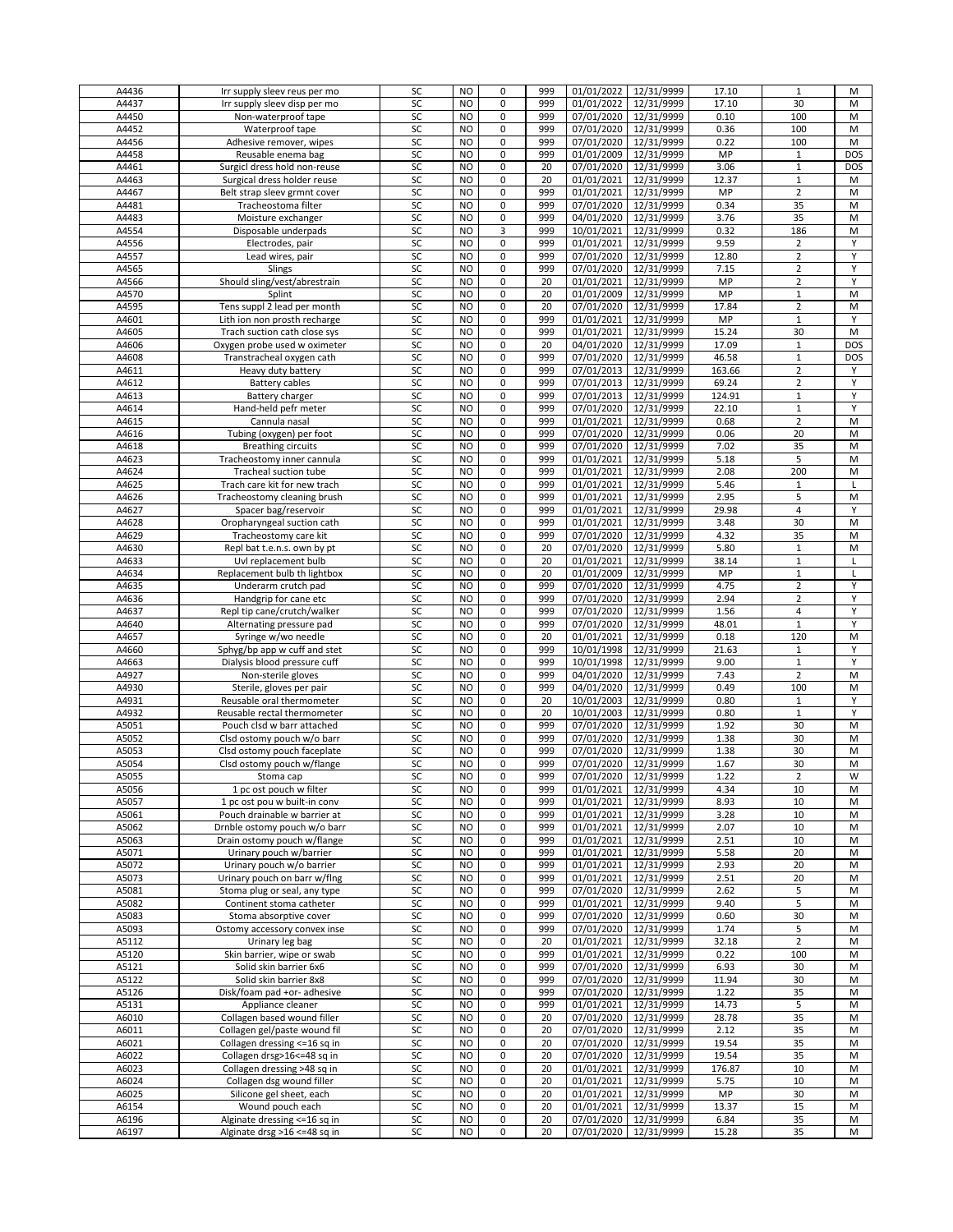| A6198 | Alginate dressing > 48 sq in   | SC | <b>NO</b>      | 0              | 20  | 01/01/2009 | 12/31/9999            | MP    | 35             | M |
|-------|--------------------------------|----|----------------|----------------|-----|------------|-----------------------|-------|----------------|---|
| A6199 | Alginate drsg wound filler     | SC | <b>NO</b>      | 0              | 20  | 07/01/2020 | 12/31/9999            | 4.91  | 35             | M |
|       |                                |    |                |                |     |            |                       |       |                |   |
| A6203 | Composite drsg <= 16 sq in     | SC | NO             | $\mathsf 0$    | 20  | 07/01/2020 | 12/31/9999            | 3.13  | 35             | M |
| A6204 | Composite drsg >16<=48 sq in   | SC | N <sub>O</sub> | 0              | 20  |            | 07/01/2020 12/31/9999 | 5.78  | 35             | M |
| A6205 | Composite drsg > 48 sq in      | SC | NO             | 0              | 20  |            | 01/01/2009 12/31/9999 | MP    | 35             | м |
|       |                                |    |                | 0              |     |            |                       |       |                |   |
| A6206 | Contact layer <= 16 sq in      | SC | N <sub>O</sub> |                | 20  |            | 01/01/2009 12/31/9999 | MP    | 35             | M |
| A6207 | Contact layer >16<= 48 sq in   | SC | N <sub>O</sub> | 0              | 20  |            | 07/01/2020 12/31/9999 | 6.82  | 35             | M |
| A6208 | Contact layer > 48 sq in       | SC | NO             | 0              | 20  |            | 01/01/2009 12/31/9999 | MP    | 35             | M |
|       |                                |    |                |                |     |            |                       |       |                |   |
| A6209 | Foam drsg <= 16 sq in w/o bdr  | SC | NO             | 0              | 20  |            | 07/01/2020 12/31/9999 | 6.94  | 35             | M |
| A6210 | Foam drg >16 <= 48 sq in w/o b | SC | N <sub>O</sub> | 0              | 20  | 07/01/2020 | 12/31/9999            | 18.52 | 150            | M |
| A6211 | Foam drg > 48 sq in w/o brdr   | SC | N <sub>O</sub> | 0              | 20  |            | 07/01/2020 12/31/9999 | 27.30 | 35             | M |
|       |                                |    |                |                |     |            |                       |       |                |   |
| A6212 | Foam drg <= 16 sq in w/border  | SC | NO.            | 0              | 20  |            | 07/01/2020 12/31/9999 | 9.02  | 15             | M |
| A6213 | Foam drg >16 <= 48 sq in w/bdr | SC | N <sub>O</sub> | 0              | 20  | 04/01/2020 | 12/31/9999            | 8.67  | 15             | M |
| A6214 | Foam drg > 48 sq in w/border   | SC | N <sub>O</sub> | 0              | 20  | 07/01/2020 | 12/31/9999            | 9.57  | 15             | M |
| A6215 | Foam dressing wound filler     |    | NO             | 0              | 20  |            | 01/01/2009 12/31/9999 |       |                |   |
|       |                                | SC |                |                |     |            |                       | MP    | 15             | M |
| A6216 | Non-sterile gauze <= 16 sq in  | SC | NO             | 0              | 999 |            | 07/01/2020 12/31/9999 | 0.04  | 999            | M |
| A6217 | Non-sterile gauze>16<=48 sq    | SC | N <sub>O</sub> | 0              | 20  |            | 01/01/2009 12/31/9999 | MP    | 200            | M |
| A6218 | Non-sterile gauze > 48 sq in   | SC | N <sub>O</sub> | 0              | 20  |            | 01/01/2009 12/31/9999 | MP    | 200            | M |
|       |                                |    |                |                |     |            |                       |       |                |   |
| A6219 | Gauze <= 16 sq in w/border     | SC | NO.            | 0              | 999 |            | 07/01/2020 12/31/9999 | 0.89  | 200            | M |
| A6220 | Gauze >16 <=48 sq in w/bordr   | SC | N <sub>O</sub> | 0              | 20  |            | 07/01/2020 12/31/9999 | 2.41  | 100            | M |
| A6221 | Gauze > 48 sq in w/border      | SC | N <sub>O</sub> | 0              | 20  | 01/01/2009 | 12/31/9999            | MP    | 100            | M |
|       |                                |    |                |                |     |            |                       |       |                |   |
| A6222 | Gauze <= 16 in no w/sal w/o b  | SC | NO             | 0              | 999 |            | 07/01/2020 12/31/9999 | 1.98  | 100            | M |
| A6223 | Gauze >16<=48 no w/sal w/o b   | SC | N <sub>O</sub> | 0              | 20  | 01/01/2021 | 12/31/9999            | 2.26  | 30             | M |
| A6224 | Gauze > 48 in no w/sal w/o b   | SC | N <sub>O</sub> | 0              | 20  | 01/01/2021 | 12/31/9999            | 3.35  | 30             | M |
|       |                                |    |                |                |     |            |                       |       |                |   |
| A6228 | Gauze <= 16 sq in water/sal    | SC | N <sub>O</sub> | 0              | 999 | 01/01/2021 | 12/31/9999            | MP    | 30             | M |
| A6229 | Gauze >16 <= 48 sq in watr/sal | SC | NO             | 0              | 20  | 01/01/2021 | 12/31/9999            | 3.35  | 30             | M |
| A6230 | Gauze > 48 sq in water/salne   | SC | N <sub>O</sub> | 0              | 20  | 01/01/2021 | 12/31/9999            | MP    | 30             | M |
|       |                                |    |                |                |     |            |                       |       |                |   |
| A6231 | Hydrogel dsg<=16 sq in         | SC | N <sub>O</sub> | $\mathsf 0$    | 999 | 01/01/2021 | 12/31/9999            | 4.36  | 30             | M |
| A6232 | Hydrogel dsg>16<=48 sq in      | SC | N <sub>O</sub> | 0              | 20  | 01/01/2021 | 12/31/9999            | 6.38  | 30             | M |
| A6233 | Hydrogel dressing >48 sq in    | SC | NO.            | 0              | 20  | 01/01/2021 | 12/31/9999            | 17.82 | 30             | M |
|       |                                |    |                |                |     |            |                       |       |                |   |
| A6234 | Hydrocolld drg <= 16 w/o bdr   | SC | N <sub>O</sub> | 0              | 20  | 01/01/2021 | 12/31/9999            | 6.08  | $\overline{2}$ | W |
| A6235 | Hydrocolld drg >16<=48 w/o b   | SC | N <sub>O</sub> | 0              | 20  | 01/01/2021 | 12/31/9999            | 15.63 | $\overline{2}$ | W |
| A6236 | Hydrocolld drg > 48 in w/o b   | SC | NO             | 0              | 20  | 01/01/2021 | 12/31/9999            | 25.33 | $\overline{2}$ | W |
|       |                                |    |                | 0              |     |            |                       |       |                | W |
| A6237 | Hydrocolld drg <= 16 in w/bdr  | SC | NO             |                | 20  | 01/01/2021 | 12/31/9999            | 7.35  | $\overline{2}$ |   |
| A6238 | Hydrocolld drg >16<=48 w/bdr   | SC | NO             | 0              | 20  | 01/01/2021 | 12/31/9999            | 21.19 | $\overline{2}$ | W |
| A6239 | Hydrocolld drg > 48 in w/bdr   | SC | NO             | 0              | 20  | 01/01/2021 | 12/31/9999            | MP    | $\overline{2}$ | W |
| A6240 |                                | SC | NO.            | 0              | 20  | 01/01/2021 | 12/31/9999            | 11.38 | $\overline{2}$ | W |
|       | Hydrocolld drg filler paste    |    |                |                |     |            |                       |       |                |   |
| A6241 | Hydrocolloid drg filler dry    | SC | N <sub>O</sub> | 0              | 20  | 01/01/2021 | 12/31/9999            | 2.39  | $\overline{2}$ | W |
| A6242 | Hydrogel drg <= 16 in w/o bdr  | SC | <b>NO</b>      | $\mathsf 0$    | 20  | 01/01/2021 | 12/31/9999            | 5.63  | $\overline{2}$ | W |
| A6243 | Hydrogel drg >16<=48 w/o bdr   | SC | N <sub>O</sub> | 0              | 20  | 01/01/2021 | 12/31/9999            | 11.46 | 2              | W |
|       |                                |    |                |                |     |            |                       |       |                |   |
| A6244 | Hydrogel drg >48 in w/o bdr    | SC | NO             | 0              | 20  | 01/01/2021 | 12/31/9999            | 36.51 | $\overline{2}$ | W |
| A6245 | Hydrogel drg <= 16 in w/bdr    | SC | N <sub>O</sub> | $\pmb{0}$      | 20  | 01/01/2021 | 12/31/9999            | 6.76  | $\overline{2}$ | W |
| A6246 | Hydrogel drg >16<=48 in w/b    | SC | N <sub>O</sub> | 0              | 20  | 01/01/2021 | 12/31/9999            | 9.23  | $\overline{2}$ | W |
|       |                                |    |                |                |     |            |                       |       |                |   |
| A6247 | Hydrogel drg > 48 sq in w/b    | SC | NO.            | 0              | 20  | 01/01/2021 | 12/31/9999            | 22.10 | $\overline{2}$ | W |
| A6248 | Hydrogel drsg gel filler       | SC | N <sub>O</sub> | 0              | 20  | 01/01/2021 | 12/31/9999            | 15.10 | $\overline{2}$ | W |
| A6250 | Skin seal protect moisturizr   | SC | N <sub>O</sub> | 0              | 999 | 04/01/2020 | 12/31/9999            | 3.47  | $\overline{2}$ | M |
|       |                                |    |                |                |     |            |                       |       |                |   |
| A6251 | Absorpt drg <= 16 sq in w/o b  | SC | N <sub>O</sub> | 0              | 20  | 01/01/2021 | 12/31/9999            | 1.85  | $\overline{2}$ | W |
| A6252 | Absorpt drg >16 <= 48 w/o bdr  | SC | NO             | 0              | 20  | 01/01/2021 | 12/31/9999            | 3.02  | $\overline{2}$ | W |
| A6253 | Absorpt drg > 48 sq in w/o b   | SC | N <sub>O</sub> | 0              | 20  | 01/01/2021 | 12/31/9999            | 5.89  | $\overline{2}$ | W |
|       |                                |    |                |                |     |            |                       |       |                |   |
| A6254 | Absorpt drg <= 16 sq in w/bdr  | SC | N <sub>O</sub> | 0              | 20  | 01/01/2021 | 12/31/9999            | 1.11  | $\overline{2}$ | W |
| A6255 | Absorpt drg >16<=48 in w/bdr   | SC | NO             | 0              | 20  | 01/01/2021 | 12/31/9999            | 2.82  | $\overline{2}$ | W |
| A6256 | Absorpt drg > 48 sq in w/bdr   | SC | NO             | 0              | 20  | 01/01/2021 | 12/31/9999            | MP    | $\overline{2}$ | W |
|       |                                |    |                | $\overline{0}$ |     |            |                       |       |                |   |
| A6257 | Transparent film <= 16 sq in   | SC | NO             |                | 999 | 01/01/2021 | 12/31/9999            | 1.43  | 5              | M |
| A6258 | Transparent film >16<=48 in    | SC | <b>NO</b>      | 0              | 999 | 01/01/2021 | 12/31/9999            | 4.00  | 5              | M |
| A6259 | Transparent film > 48 sq in    | SC | <b>NO</b>      | $\Omega$       | 999 |            | 01/01/2021 12/31/9999 | 10.16 | 5              | М |
|       |                                | SC | N <sub>O</sub> | 0              |     | 01/01/2021 | 12/31/9999            |       |                |   |
| A6260 | Wound cleanser any type/size   |    |                |                | 20  |            |                       | MP    | 10             | M |
| A6261 | Wound filler gel/paste /oz     | SC | N <sub>O</sub> | 0              | 20  | 01/01/2021 | 12/31/9999            | MP    | 30             | М |
| A6262 | Wound filler dry form / gram   | SC | NO             | 0              | 20  | 01/01/2021 | 12/31/9999            | MP    | 60             | M |
| A6266 | Impreg gauze no h20/sal/yard   | SC | N <sub>O</sub> | 0              | 20  | 01/01/2021 | 12/31/9999            | 1.78  | 60             | M |
|       |                                |    |                |                |     |            |                       |       |                |   |
| A6402 | Sterile gauze <= 16 sq in      | SC | N <sub>O</sub> | 0              | 999 | 01/01/2021 | 12/31/9999            | 0.10  | 500            | M |
| A6403 | Sterile gauze>16 <= 48 sq in   | SC | N <sub>O</sub> | $\mathsf 0$    | 999 | 01/01/2021 | 12/31/9999            | 0.39  | 120            | M |
| A6404 | Sterile gauze > 48 sq in       | SC | NO             | 0              | 999 | 01/01/2009 | 12/31/9999            | MP    | 35             | М |
| A6407 | Packing strips, non-impreg     | SC | N <sub>O</sub> | 0              | 20  | 07/01/2020 | 12/31/9999            | 1.74  | 90             | M |
|       |                                |    |                |                |     |            |                       |       |                |   |
| A6410 | Sterile eye pad                | SC | <b>NO</b>      | $\pmb{0}$      | 20  | 01/01/2021 | 12/31/9999            | 0.35  | 35             | M |
| A6411 | Non-sterile eye pad            | SC | <b>NO</b>      | 0              | 20  | 01/01/2021 | 12/31/9999            | MP    | 35             | M |
| A6412 | Occlusive eye patch            | SC | NO.            | 0              | 20  | 10/01/2003 | 12/31/9999            | 1.67  | 35             | м |
|       |                                |    |                |                |     |            |                       |       |                |   |
| A6441 | Pad band w>=3" <5"/yd          | SC | N <sub>O</sub> | 0              | 20  |            | 07/01/2020 12/31/9999 | 0.64  | 35             | M |
| A6442 | Conform band n/s w<3"/yd       | SC | N <sub>O</sub> | 0              | 20  | 07/01/2020 | 12/31/9999            | 0.14  | 35             | M |
| A6443 | Conform band n/s w>=3"<5"/yd   | SC | NO             | 0              | 20  | 01/01/2021 | 12/31/9999            | 0.26  | 120            | M |
| A6444 |                                |    | NO             | 0              |     |            |                       |       |                |   |
|       | Conform band n/s w>=5"/yd      | SC |                |                | 20  | 01/01/2021 | 12/31/9999            | 0.52  | 120            | M |
| A6445 | Conform band s w <3"/yd        | SC | <b>NO</b>      | 0              | 20  | 01/01/2021 | 12/31/9999            | 0.30  | 120            | M |
| A6446 | Conform band s w>=3" <5"/yd    | SC | NO.            | 0              | 20  | 01/01/2021 | 12/31/9999            | 0.37  | 120            | М |
| A6447 | Conform band s w >=5"/yd       | SC | NO             | 0              |     | 01/01/2021 | 12/31/9999            |       |                |   |
|       |                                |    |                |                | 20  |            |                       | 0.64  | 120            | М |
| A6448 | Lt compres band <3"/yd         | SC | N <sub>O</sub> | 0              | 20  | 07/01/2020 | 12/31/9999            | 1.07  | 35             | M |
| A6449 | Lt compres band >=3" <5"/yd    | SC | N <sub>O</sub> | 0              | 20  | 07/01/2020 | 12/31/9999            | 1.63  | 35             | M |
| A6450 | Lt compres band >=5"/yd        | SC | NO             | 0              | 20  |            | 07/01/2020 12/31/9999 | 1.63  | 35             | M |
|       |                                |    |                |                |     |            |                       |       |                |   |
| A6451 | Mod compres band w>=3"<5"/yd   | SC | NO             | 0              | 20  |            | 07/01/2020 12/31/9999 | 1.63  | 35             | M |
| A6452 | High compres band w>=3"<5"yd   | SC | N <sub>O</sub> | $\pmb{0}$      | 20  |            | 07/01/2020 12/31/9999 | 5.49  | 15             | M |
| A6453 | Self-adher band w <3"/yd       | SC | <b>NO</b>      | 0              | 20  | 01/01/2021 | 12/31/9999            | 0.58  | 35             | M |
|       |                                |    |                |                |     |            |                       |       |                |   |
| A6454 | Self-adher band w>=3" <5"/yd   | SC | NO.            | 0              | 20  | 01/01/2021 | 12/31/9999            | 0.73  | 35             | M |
| A6455 | Self-adher band >=5"/yd        | SC | <b>NO</b>      | 0              | 20  | 01/01/2021 | 12/31/9999            | 1.30  | 35             | M |
| A6456 | Zinc paste band w >=3"<5"/yd   | SC | NO             | 0              | 20  | 07/01/2020 | 12/31/9999            | 1.18  | 35             | М |
|       |                                |    |                |                |     |            |                       |       |                |   |
| A6457 | Tubular dressing               | SC | <b>NO</b>      | 0              | 20  |            | 07/01/2020 12/31/9999 | 1.06  | 30             | M |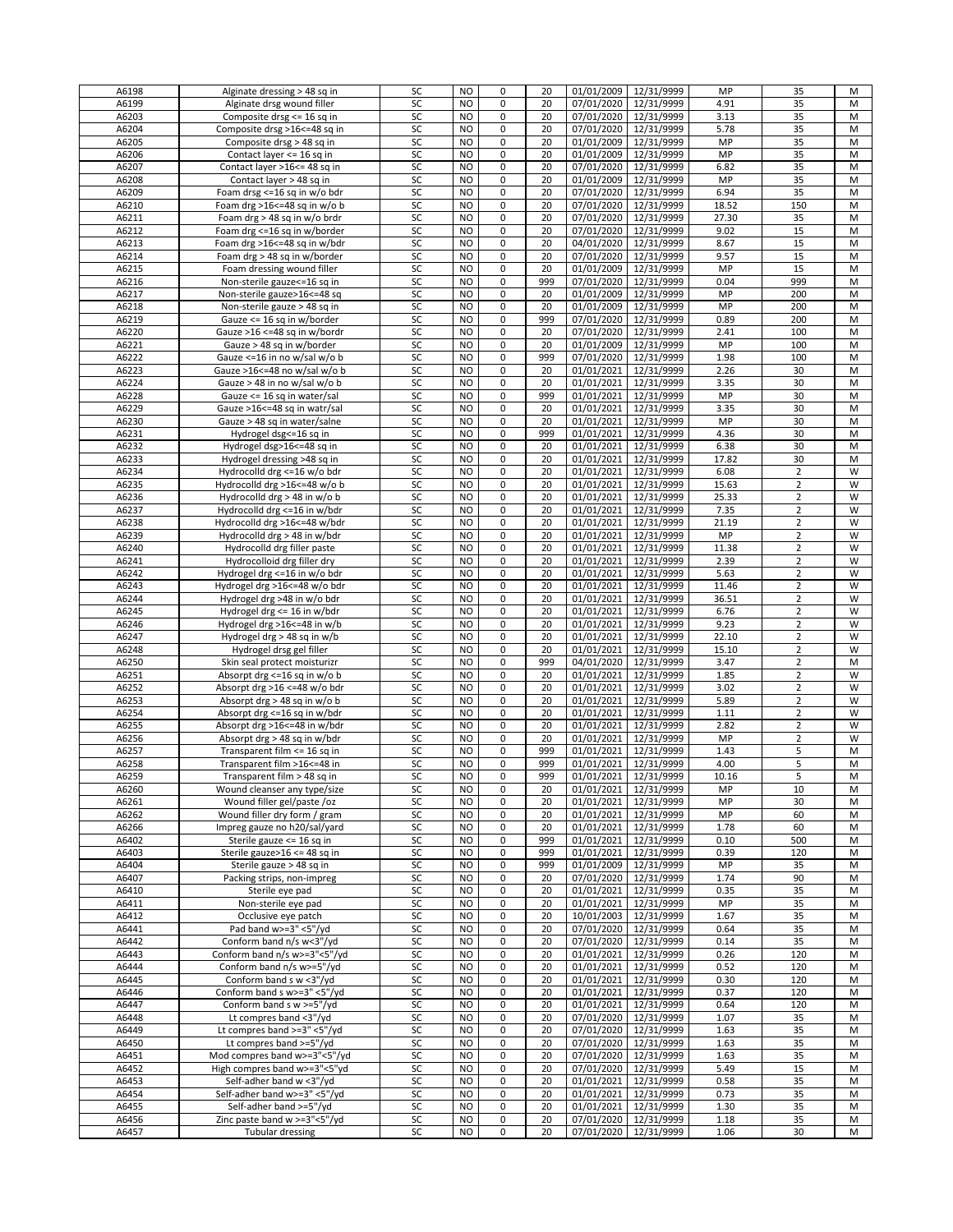| A6501 | Compres burngarment bodysuit | SC | <b>NO</b>      | 0           | 20  | 01/01/2009              | 12/31/9999            | MP     | $\mathbf{1}$   | М          |
|-------|------------------------------|----|----------------|-------------|-----|-------------------------|-----------------------|--------|----------------|------------|
| A6502 | Compres burngarment chinstrp | SC | N <sub>O</sub> | 0           | 20  | 01/01/2009              | 12/31/9999            | MP     | $\mathbf{1}$   | M          |
| A6503 | Compres burngarment facehood | SC | N <sub>O</sub> | $\mathbf 0$ | 20  | 01/01/2009              | 12/31/9999            | MP     | $\mathbf{1}$   | M          |
|       |                              |    |                |             |     |                         |                       |        |                |            |
| A6504 | Cmprsburngarment glove-wrist | SC | N <sub>O</sub> | 0           | 20  | 01/01/2009              | 12/31/9999            | MP     | $\overline{2}$ | M          |
| A6505 | Cmprsburngarment glove-elbow | SC | NO             | 0           | 20  | 01/01/2009              | 12/31/9999            | MP     | $\overline{2}$ | M          |
| A6506 | Cmprsburngrmnt glove-axilla  | SC | N <sub>O</sub> | 0           | 20  | $\overline{01}/01/2009$ | 12/31/9999            | MP     | $\overline{2}$ | M          |
| A6507 | Cmprs burngarment foot-knee  | SC | N <sub>O</sub> | 0           | 20  | 01/01/2009              | 12/31/9999            | MP     | $\overline{2}$ | M          |
|       |                              |    |                |             |     |                         |                       |        |                |            |
| A6508 | Cmprs burngarment foot-thigh | SC | <b>NO</b>      | 0           | 20  | 01/01/2009              | 12/31/9999            | MP     | $\overline{2}$ | М          |
| A6509 | Compres burn garment jacket  | SC | NO             | 0           | 20  | 01/01/2009              | 12/31/9999            | MP     | $\mathbf{1}$   | м          |
| A6510 | Compres burn garment leotard | SC | N <sub>O</sub> | 0           | 20  | 01/01/2009              | 12/31/9999            | MP     | $\mathbf 1$    | M          |
| A6511 | Compres burn garment panty   | SC | N <sub>O</sub> | 0           | 20  | 01/01/2009              | 12/31/9999            | MP     | $\mathbf{1}$   | M          |
|       |                              |    |                |             |     |                         |                       |        |                |            |
| A6512 | Compres burn garment, noc    | SC | N <sub>O</sub> | 0           | 20  | 01/01/2009              | 12/31/9999            | MP     | $\overline{2}$ | M          |
| A6513 | Compress burn mask face/neck | SC | NO             | 0           | 20  | 01/01/2009              | 12/31/9999            | MP     | $\mathbf 1$    | M          |
| A6550 | Neg pres wound ther drsg set | SC | <b>NO</b>      | 0           | 999 | 01/01/2021              | 12/31/9999            | 21.98  | 15             | M          |
| A7000 |                              | SC | <b>NO</b>      | 0           | 999 | 07/01/2020              | 12/31/9999            | 7.46   | $\mathbf{1}$   | DOS        |
|       | Disposable canister for pump |    |                |             |     |                         |                       |        |                |            |
| A7001 | Nondisposable pump canister  | SC | NO.            | 0           | 999 | 07/01/2020              | 12/31/9999            | 27.43  | $\mathbf{1}$   | м          |
| A7002 | Tubing used w suction pump   | SC | N <sub>O</sub> | 0           | 999 | 07/01/2020              | 12/31/9999            | 3.02   | $\mathbf{1}$   | W          |
| A7003 | Nebulizer administration set | SC | NO             | 0           | 999 | 01/01/2021              | 12/31/9999            | 1.94   | $\overline{2}$ | M          |
| A7004 | Disposable nebulizer sml vol | SC | NO             | 0           | 999 | 01/01/2021              | 12/31/9999            | 1.26   | $\overline{2}$ | M          |
|       |                              |    |                |             |     |                         |                       |        |                |            |
| A7005 | Nondisposable nebulizer set  | SC | NO             | 0           | 999 | 07/01/2020              | 12/31/9999            | 17.36  | $1\,$          | M          |
| A7006 | Filtered nebulizer admin set | SC | N <sub>O</sub> | 0           | 999 |                         | 07/01/2020 12/31/9999 | 7.58   | $1\,$          | M          |
| A7007 | Lg vol nebulizer disposable  | SC | N <sub>O</sub> | 0           | 999 | 01/01/2021              | 12/31/9999            | 3.43   | $\overline{2}$ | M          |
| A7008 | Disposable nebulizer prefill | SC | NO             | 0           | 999 | 07/01/2020              | 12/31/9999            | 8.68   | $\mathbf{1}$   | M          |
|       |                              |    |                |             |     |                         |                       |        |                |            |
| A7009 | Nebulizer reservoir bottle   | SC | N <sub>O</sub> | 0           | 999 | 07/01/2020              | 12/31/9999            | 38.49  | $\mathbf 1$    | M          |
| A7010 | Disposable corrugated tubing | SC | <b>NO</b>      | $\mathsf 0$ | 999 | 01/01/2021              | 12/31/9999            | 16.03  | $\mathbf{1}$   | M          |
| A7012 | Nebulizer water collec devic | SC | <b>NO</b>      | 0           | 999 | 01/01/2021              | 12/31/9999            | 2.98   | $\overline{2}$ | М          |
| A7013 | Disposable compressor filter | SC | NO             | 0           | 999 | 01/01/2021              | 12/31/9999            | 0.57   | $\overline{2}$ | М          |
|       |                              |    |                |             |     |                         |                       |        |                |            |
| A7014 | Compressor nondispos filter  | SC | N <sub>O</sub> | 0           | 999 |                         | 07/01/2020 12/31/9999 | 3.50   | $1\,$          | M          |
| A7015 | Aerosol mask used w nebulize | SC | N <sub>O</sub> | 0           | 999 | 07/01/2020              | 12/31/9999            | 1.42   | $\mathbf{1}$   | M          |
| A7016 | Nebulizer dome & mouthpiece  | SC | NO             | 0           | 999 |                         | 07/01/2020 12/31/9999 | 6.41   | $1\,$          | M          |
| A7018 | Water distilled w/nebulizer  | SC | NO             | 0           | 999 | 07/01/2020              | 12/31/9999            | 0.30   | 35             | M          |
|       |                              |    |                |             |     |                         |                       |        |                |            |
| A7020 | Interface, cough stim device | SC | <b>NO</b>      | 0           | 999 | 07/01/2020              | 12/31/9999            | 13.46  | $\mathbf{1}$   | M          |
| A7027 | Combination oral/nasal mask  | SC | <b>NO</b>      | 0           | 999 |                         | 07/01/2020 12/31/9999 | 139.47 | $\mathbf{1}$   | 3M         |
| A7028 | Repl oral cushion combo mask | SC | NO             | 0           | 999 | 01/01/2021              | 12/31/9999            | 37.84  | $\overline{2}$ | M          |
| A7029 | Repl nasal pillow comb mask  | SC | <b>NO</b>      | 0           | 999 | 01/01/2021              | 12/31/9999            | 16.19  | $\overline{2}$ | M          |
|       |                              |    |                |             |     |                         |                       |        |                |            |
| A7030 | Cpap full face mask          | SC | N <sub>O</sub> | 0           | 999 | 07/01/2020              | 12/31/9999            | 114.91 | $\mathbf{1}$   | 3M         |
| A7031 | Replacement facemask interfa | SC | N <sub>O</sub> | 0           | 999 |                         | 07/01/2020 12/31/9999 | 42.90  | $1\,$          | M          |
| A7032 | Replacement nasal cushion    | SC | NO             | 0           | 999 | 01/01/2021              | 12/31/9999            | 24.60  | $\overline{2}$ | M          |
| A7033 | Replacement nasal pillows    | SC | N <sub>O</sub> | $\mathbf 0$ | 999 | 01/01/2021              | 12/31/9999            | 18.23  | $\overline{2}$ | M          |
|       |                              |    |                |             |     |                         |                       |        |                |            |
| A7034 | Nasal application device     | SC | <b>NO</b>      | 0           | 999 |                         | 07/01/2020 12/31/9999 | 71.74  | $\mathbf{1}$   | 3M         |
| A7035 | Pos airway press headgear    | SC | NO.            | 0           | 999 |                         | 07/01/2020 12/31/9999 | 22.87  | $1\,$          | 6M         |
| A7036 | Pos airway press chinstrap   | SC | N <sub>O</sub> | 0           | 999 |                         | 07/01/2020 12/31/9999 | 10.97  | $\mathbf{1}$   | 6M         |
| A7037 | Pos airway pressure tubing   | SC | <b>NO</b>      | 0           | 999 | 07/01/2020              | 12/31/9999            | 21.55  | $\mathbf 1$    | 3M         |
|       |                              |    | NO             |             |     |                         |                       |        |                |            |
| A7038 | Pos airway pressure filter   | SC |                | 0           | 999 | 01/01/2021              | 12/31/9999            | 3.09   | $\overline{2}$ | М          |
| A7039 | Filter, non disposable w pap | SC | NO             | 0           | 999 | 07/01/2020              | 12/31/9999            | 7.90   | $1\,$          | 6M         |
| A7044 | Pap oral interface           | SC | N <sub>O</sub> | 0           | 999 |                         | 07/01/2020 12/31/9999 | 85.04  | $1\,$          | 3M         |
| A7046 | Repl water chamber, pap dev  | SC | N <sub>O</sub> | 0           | 999 | 07/01/2020              | 12/31/9999            | 13.69  | $\mathbf{1}$   | 6M         |
|       |                              |    |                |             |     |                         |                       |        |                | M          |
| A7048 | Vacuum drain bottle/tube kit | SC | NO.            | 0           | 20  | 07/01/2020              | 12/31/9999            | 39.54  | 10             |            |
| A7501 | Tracheostoma valve w diaphra | SC | N <sub>O</sub> | 0           | 999 | 01/01/2021              | 12/31/9999            | 97.61  | 5              | M          |
| A7502 | Replacement diaphragm/fplate | SC | <b>NO</b>      | $\mathsf 0$ | 999 | 01/01/2021              | 12/31/9999            | 46.40  | 5              | M          |
| A7503 | Hmes filter holder or cap    | SC | <b>NO</b>      | 0           | 999 | 01/01/2021              | 12/31/9999            | 10.54  | 5              | М          |
|       |                              |    | NO.            | 0           |     |                         |                       |        |                |            |
| A7504 | Tracheostoma hmes filter     | SC |                |             | 999 | 01/01/2021              | 12/31/9999            | 0.64   | 62             | M          |
| A7505 | Hmes or trach valve housing  | SC | <b>NO</b>      | 0           | 999 | 01/01/2021              | 12/31/9999            | 4.36   | 5              | M          |
| A7506 | Hmes/trachvalve adhesivedisk | SC | N <sub>O</sub> | 0           | 999 | 01/01/2021              | 12/31/9999            | 0.30   | 62             | M          |
| A7507 | Integrated filter & holder   | SC | NO             | 0           | 999 |                         | 01/01/2021 12/31/9999 | 2.31   | 62             | М          |
| A7508 | Housing & integrated adhesiv | SC | <b>NO</b>      | 0           | 999 | 01/01/2021              | 12/31/9999            | 2.66   | 62             | M          |
|       |                              |    |                |             |     |                         |                       |        |                |            |
| A7509 | Heat & moisture exchange sys | SC | NO             | 0           | 999 | 01/01/2021              | 12/31/9999            | 1.31   | 62             | M          |
| A7520 | Trach/laryn tube non-cuffed  | SC | NO             | 0           | 999 | 01/01/2021              | 12/31/9999            | MP     | 5              | М          |
| A7521 | Trach/laryn tube cuffed      | SC | NO.            | 0           | 999 | 01/01/2021              | 12/31/9999            | MP     | 5              | M          |
| A7522 | Trach/laryn tube stainless   | SC | N <sub>O</sub> | 0           | 999 | 01/01/2021              | 12/31/9999            | 41.60  | $\mathbf 1$    | M          |
|       | Tracheostomy shower protect  |    |                | 0           |     | 01/01/2009              | 12/31/9999            | MP     |                |            |
| A7523 |                              | SC | NO             |             | 999 |                         |                       |        | 5              | M          |
| A7524 | Tracheostoma stent/stud/bttn | SC | NO             | 0           | 999 | 01/01/2021              | 12/31/9999            | 71.94  | 5              | M          |
| A7525 | Tracheostomy mask            | SC | NO             | 0           | 999 | 01/01/2021              | 12/31/9999            | 1.92   | 5              | M          |
| A7526 | Tracheostomy tube collar     | SC | N <sub>O</sub> | 0           | 999 |                         | 07/01/2020 12/31/9999 | 3.15   | 35             | M          |
| A7527 | Trach/laryn tube plug/stop   | SC | N <sub>O</sub> | 0           | 999 | 01/01/2021              | 12/31/9999            | 3.33   | 5              | M          |
|       |                              |    |                |             |     |                         |                       |        |                |            |
| A8000 | Soft protect helmet prefab   | SC | NO             | 0           | 20  |                         | 07/01/2020 12/31/9999 | 142.54 | $1\,$          | M          |
| A8001 | Hard protect helmet prefab   | SC | <b>NO</b>      | 0           | 20  | 07/01/2020              | 12/31/9999            | 142.54 | $\mathbf 1$    | M          |
| A8002 | Soft protect helmet custom   | SC | <b>NO</b>      | 0           | 20  | 01/01/2009              | 12/31/9999            | MP     | $\mathbf 1$    | M          |
| A8003 | Hard protect helmet custom   | SC | <b>NO</b>      | 0           | 20  |                         | 01/01/2009 12/31/9999 | MP     | $\mathbf{1}$   | M          |
|       |                              |    |                |             |     |                         |                       |        |                |            |
| A8004 | Repl soft interface, helmet  | SC | NO.            | 0           | 20  | 01/01/2009              | 12/31/9999            | MP     | $\mathbf{1}$   | M          |
| A9274 | Ext amb insulin delivery sys | SC | <b>NO</b>      | 0           | 999 |                         | 04/01/2020 12/31/9999 | 39.40  | $\mathbf 1$    | D          |
| A9276 | Disposable sensor, cgm sys   | SC | Yes            | 0           | 999 |                         | 07/01/2016 12/31/9999 | 168.66 | $\mathbf{1}$   | DOS        |
| A9277 | External transmitter, cgm    | SC | Yes            | 0           | 999 |                         | 01/01/2015 12/31/9999 | 575.00 | $\mathbf{1}$   | M          |
|       |                              |    |                | 0           |     |                         |                       |        | $\mathbf 1$    |            |
| A9278 | External receiver, cgm sys   | SC | Yes            |             | 999 |                         | 01/01/2015 12/31/9999 | 510.00 |                | M          |
| A9900 | Supply/accessory/service     | SC | NO             | 0           | 999 | 01/01/2009              | 12/31/9999            | MP     | 999            | MN         |
| A9901 | Delivery/set up/dispensing   | SC | Yes            | 0           | 999 | 01/01/2015              | 12/31/9999            | 50.00  | $\mathbf{1}$   | MN         |
| A9999 | Dme supply or accessory, nos | SC | NO             | 0           | 999 |                         | 01/01/2009 12/31/9999 | MP     | 999            | MN         |
| B4034 | Enter feed supkit syr by day | SC | <b>NO</b>      | 0           | 999 | 01/01/2021              | 12/31/9999            | 3.98   | $\mathbf{1}$   | <b>DOS</b> |
|       |                              |    |                |             |     |                         |                       |        |                |            |
| B4035 | Enteral feed supp pump per d | SC | NO.            | 0           | 999 | 01/01/2021              | 12/31/9999            | 7.36   | $\mathbf 1$    | <b>DOS</b> |
| B4036 | Enteral feed sup kit grav by | SC | NO             | 0           | 999 |                         | 01/01/2021 12/31/9999 | 5.30   | $1\,$          | <b>DOS</b> |
| B4081 | Enteral ng tubing w/ stylet  | SC | N <sub>O</sub> | 0           | 999 |                         | 07/01/2020 12/31/9999 | 16.11  | $\mathbf{1}$   | <b>DOS</b> |
| B4082 | Enteral ng tubing w/o stylet | SC | NO             | 0           | 999 |                         | 07/01/2020 12/31/9999 | 11.79  | $\mathbf{1}$   | DOS        |
|       |                              | SC | <b>NO</b>      | 0           | 999 | 07/01/2020              | 12/31/9999            | 1.79   | $\mathbf{1}$   | DOS        |
| B4083 | Enteral stomach tube levine  |    |                |             |     |                         |                       |        |                |            |